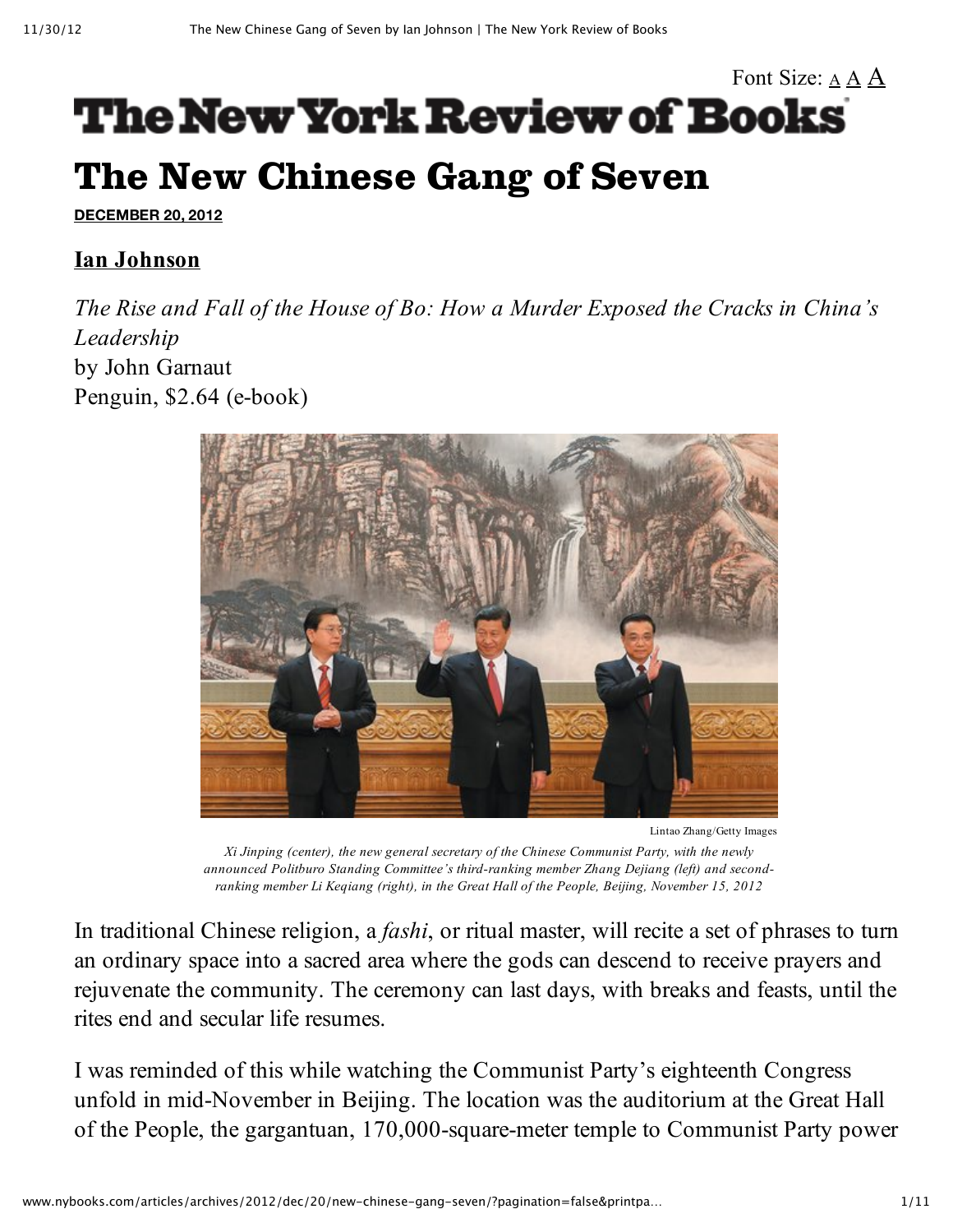#### off Tiananmen Square.

The hall was built with political-religious imagery in mind: the outward appearance is a fascist-totalitarian mixture of columns and severe lines, but the details are from traditional China's religious-political state. The pillars are adorned with lotus petals, a Buddhist symbol, and their number purposefully equals the twelve columns of the Hall of Supreme Harmony in the Forbidden City. In a nod to traditional Chinese geomancy —the methods of divination based on ground markings and called feng shui*—*the entrance is slightly asymmetrical to the museum across the square to avoid having the main doors face a grave. Here the grave is the memorial to the martyrs of the revolution, an obelisk planted like a dagger in the middle of Tiananmen Square. As one of the main architects put it, he didn't want "the living" (in the Great Hall) to "face the dead."  $\frac{1}{2}$  $\frac{1}{2}$  $\frac{1}{2}$ 

The Great Hall can be rented out for business or academic meetings but at certain times of the political calendar it is transformed into a center of state ritual power. In this case it was the Communist Party's Congress, just the eighteenth in its ninety-year history.

Hu Jintao, the president of China and general secretary of the Communist Party, opened and closed the Congress with a series of incantations, reciting phrases—slogans, some might call them—meant to invoke the greats of Communist yore and to build up his own authority. Thus the 2,268 delegates heard much about Marx, Lenin, Mao, Deng, and "scientific development," Hu's favorite phrase, which he later had enshrined in the Party's constitution—a move to make himself ideologically immortal.

Like a Daoist priest, Hu emulated an immortal, but instead of wearing the richly embroidered robes of a god, the sixty-nine-year-old went for more modern symbolism: dying his hair jet-black to make himself look ageless, and surrounding himself with banners like those found in a temple—these however conferring immortality (*wansui*) on the Communist Party.

Cynics might call this empty ritual, and yet it worked. As Hu spoke, he was watched by many of his aging predecessors. These elderly veterans have no formal role in the Party but their silent appearance conferred legitimacy on his actions, as did their attire, almost identical to his own down to the dyed hair. With their apparent blessing, Hu presented a "work report" that was really a list of his accomplishments, a eulogy to his decade in office that was now ending and a chance to rule from beyond the grave by determining his successors' policies.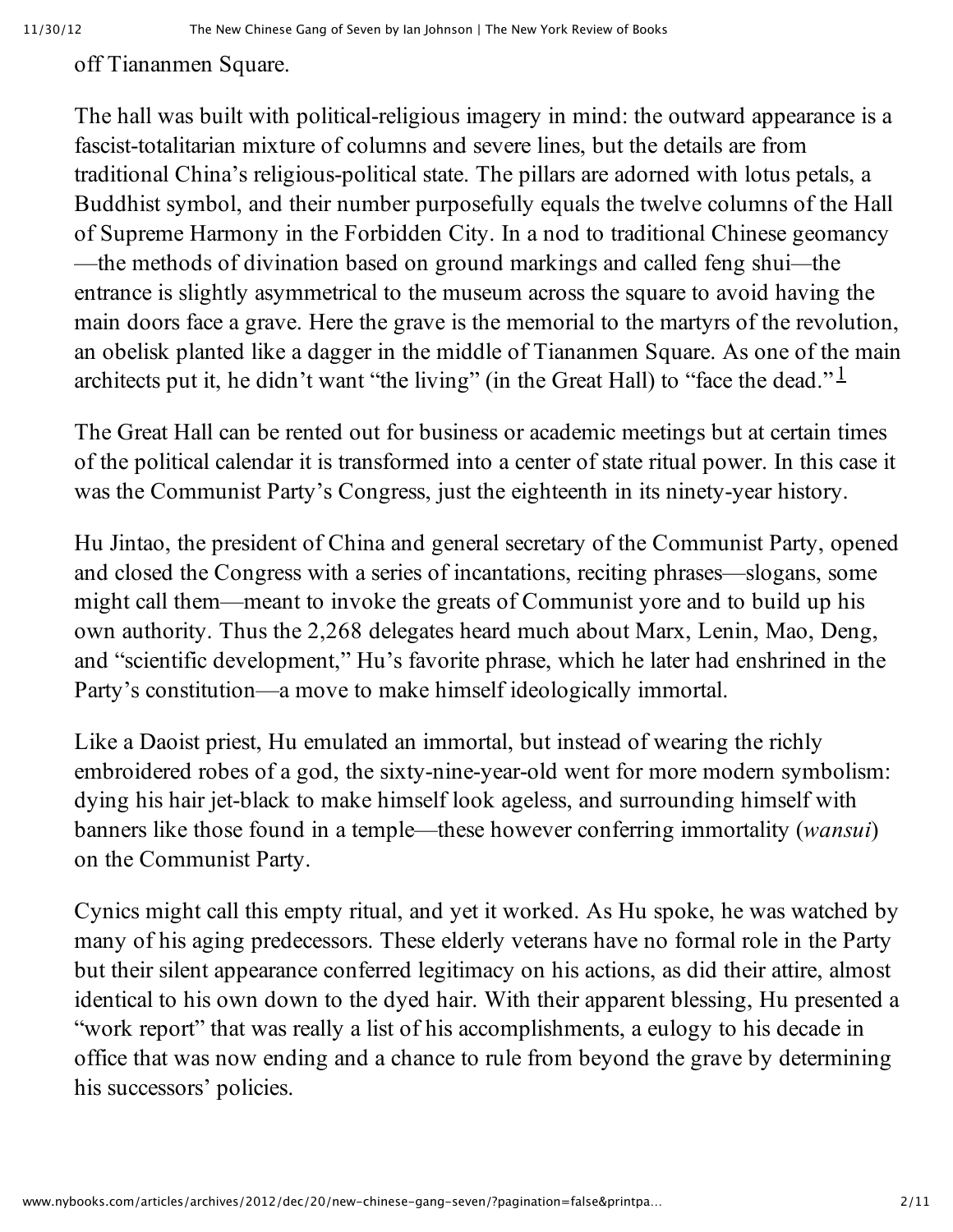Compared to the political-religious cult of Communist China's founder, Mao Zedong, this was all tastefully done. Hu did not bask in the adulation of hundreds of thousands of frenzied followers, or plaster his face on billboards around town. But it was an effort to invoke traditional China's political-religious order. Even the hostesses who served tea to delegates, dressed up like airline stewardesses from the 1950s with pillbox hats and tight dress suits, had a sacramental role. Called "ritual girls," they poured tea like synchronized acolytes, moving in lockstep up and down the rows of delegates, optically deflecting attention from the older men, most of them pudgy and sallow from the demands of their profession to eat, drink, and hold droning meetings like the eighteenth Party Congress, in which decisions are announced but never made.

Then it ended. A week later, with little explanation, China's new leadership team appeared in the Great Hall as if conjured up by Mr. Hu's actions. Yet Hu and most of the leadership were gone, replaced by the new Party boss, Xi Jinping, the future premier, Li Keqiang, and five other new faces who are to rule China for the next five years. The ritual was over, the master departed, and his successors had to face real-life problems that the ritual had not solved.

As controlled as the process seemed, this was just the second time in Communist China's sixty-three-year history that leadership has changed hands without a coup or crisis. Mao took power at the head of an army and his successor, Deng Xiaoping, only won power after a coup d'état removed Mao's allies. Deng had a series of proxies, settling on Jiang Zemin only after the Tiananmen Square uprising. After Deng died in 1997, Jiang soldiered on for another five years before grudgingly yielding to Hu, mostly according to plan, although not without elaborate backroom negotiations. <sup>[2](http://www.nybooks.com/articles/archives/2012/dec/20/new-chinese-gang-seven/?pagination=false&printpage=true#fn-2)</sup> That peaceful transfer was duplicated with Hu presiding over Xi's ascension in November.

Xi is the son of a member of the founding generation of the Chinese Communist Party, Xi Zhongxun, who served in a variety of posts before retiring in the late 1980s. That makes Xi a "princeling," a new quasi-aristocratic class in China descended from that first generation of Communist leaders. It also helps clarify how he rose to the top, something that is otherwise hard to explain.

Xi had the foresight to leave a cushy job in Beijing in the early 1980s for a position as a county administrator—a grassroots posting is good for one's résumé in any system. But he ran up against a wily local governor who disliked princelings and blocked his career. In 1985, Xi's family got him transferred to Fujian, a province run by one of his father's allies, but even there he didn't distinguish himself, climbing steadily but staying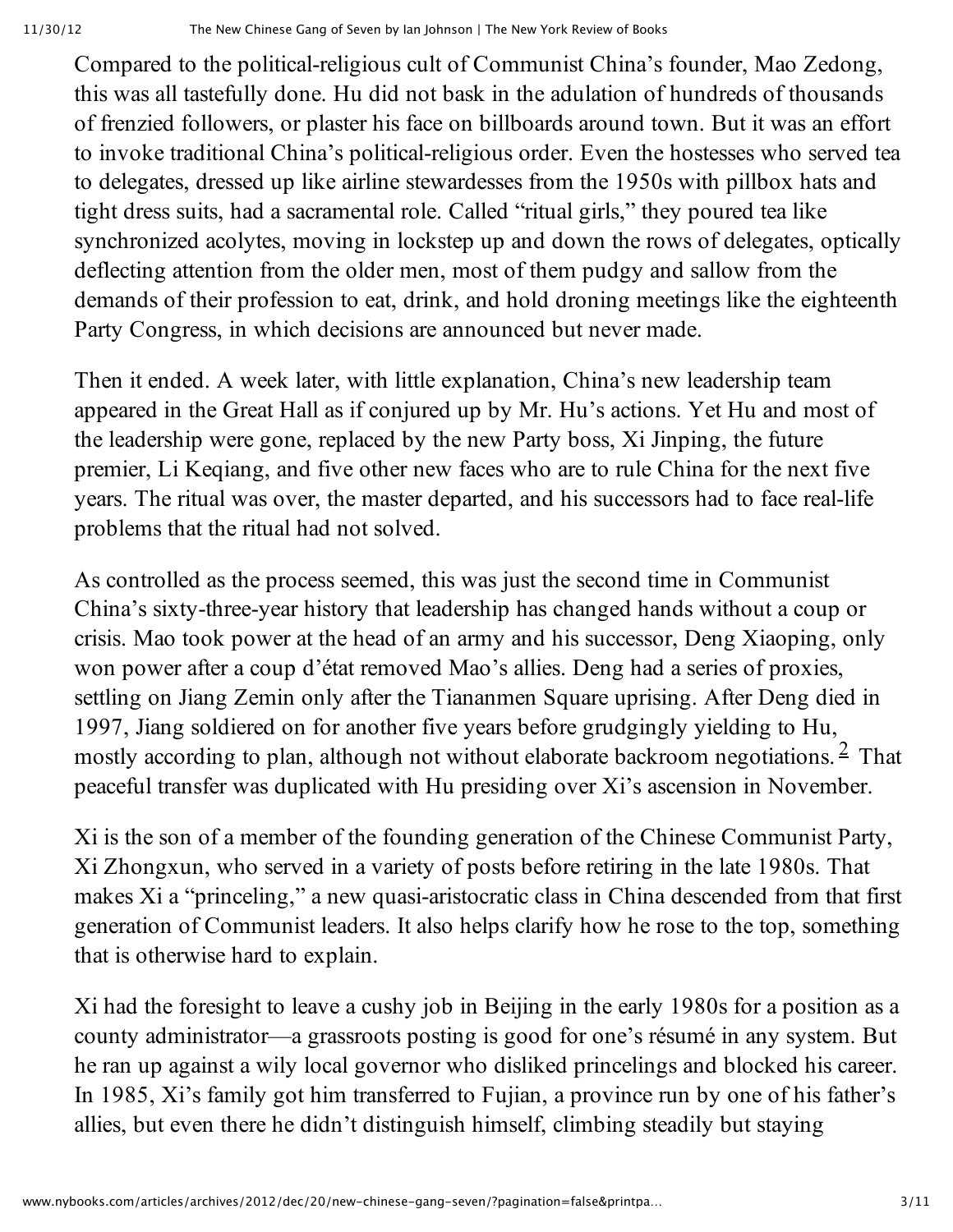seventeen years—hardly the career path of an up-and-comer. In 2002, he won another unremarkable promotion to take control of a bigger neighboring province, Zhejiang. But five years later Xi was improbably named to the Politburo Standing Committee. It was like an ordinary player on a sports team suddenly leading his side to the championship.

How did he do it? Like all choices of leadership in China, the decision to helicopter Xi to the very top was made in secret and can only be pieced together. Almost all political observers in Beijing believe he was aided by another princeling, Zeng Qinghong, the son of the minister of security and a close ally of Jiang Zemin, who was dissatisfied with Hu. Promoting Xi was a way for Jiang to sandbag Hu and move into power someone he felt closer to. In any case, when the Standing Committee was unveiled five years ago, Xi was not only on it but ranked higher than Hu's man, the presumed favorite Li Keqiang, who was left with the post of premier. That will put him in charge of the bureaucracy and, if tradition matters, economic policy, but very much in second place to Xi.

Although a surprise, the decision fits a pattern of putting Party insiders in the most powerful positions and using experts only for government jobs that require technical expertise. That was the pattern for the outgoing administration, which had Hu as the insider and Wen Jiabao as the hired gun to run the economy. Previously, Jiang was the organization man anointed by Deng and he relied on Zhu Rongji to fix a series of economic problems and get China into the World Trade Organization.

The problem with this model is defining who is the insider. Hu Jintao built up his power through Party institutions, especially the Communist Youth League, but didn't come from a Red aristocratic background. Under his reign China largely harvested the fruits of the reforms from the Jiang-Zhu years, implementing only easy reforms—those that require spending money—as it built up a rudimentary system of social services, while ignoring the predatory role of large state enterprises.  $\frac{3}{2}$  $\frac{3}{2}$  $\frac{3}{2}$  Critics said that Hu lacked the personal network of obligations that Deng or even Jiang had accumulated, making it hard for him to force the country's powerful vested interests—the state enterprises, military, planning bureaucracies, and coastal provinces—to stand down when necessary.

According to one way of thinking, Xi's role as a princeling will give him this heft and bring in a new era of reform. In addition, Xi was able to assume chairmanship of the Central Military Commission from Hu, marking the first time in decades that a new leader has taken all the reins of power in one fell swoop. This could give him even more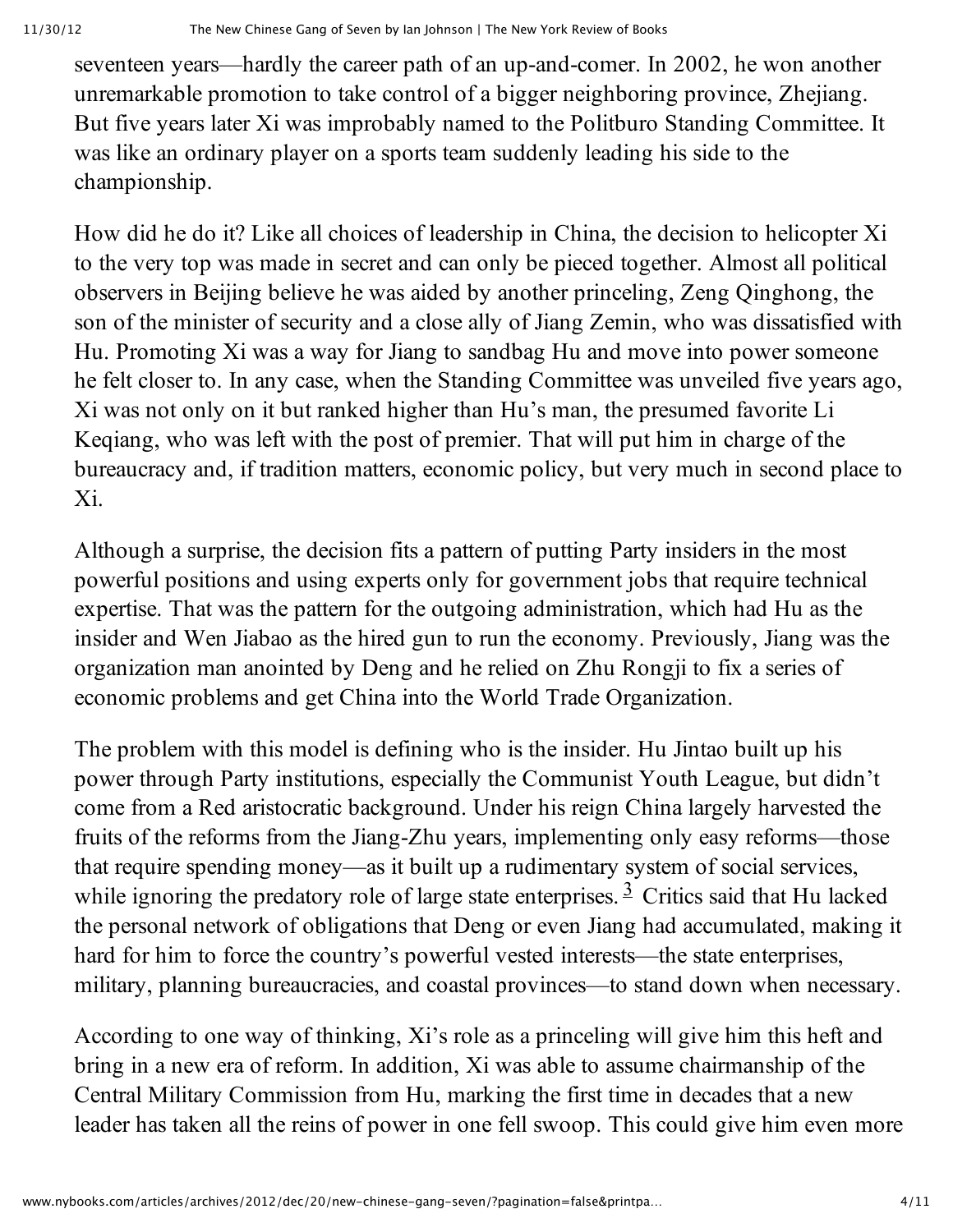authority to pursue bolder objectives. While anything is possible, nothing from Xi's background suggests that he is a risk-taker or is able to crack heads. When he was elevated in 2007 to the Standing Committee, a blog post cast aspersions on his intellect, saying he had gotten into Tsinghua University in 1975, before the start of competitive examinations, only on the strength of his princeling background. With no high school education, Xi took a course that resembled a community college remedial program. He later earned a doctorate but the thesis was on Marxist-Leninist thought and is under lock and key. All of this may be unfair. One of Germany's most successful political leaders in modern times was Helmut Kohl, who was famously obtuse and likewise wrote a thin thesis that no one was allowed to read.

Xi's perceived weaknesses were enough to encourage at least one challenger: Bo Xilai. He was another princeling—his father was a famous general and more of a kingmaker than Xi's father, who had opposed the Tiananmen Square massacre and therefore was largely sidelined for the last dozen years of his life. By contrast, Bo's father had stood by Deng and had enormous influence.

Bo was also charismatic and outgoing; at six-foot-one he is big by Chinese standards and ruggedly handsome  $(X_i, y_i)$  contrast, is a bit roly-poly). He also had a more traditional upward career trajectory, moving from mayor of a city to governor of a province, provincial Party secretary, and then commerce minister. A nakedly ambitious man, he courted the media, and his press conferences at the annual sessions of parliament were colorful affairs. Little wonder then that in 2007 while the quiet Xi was being catapulted to the top, Bo was shunted off to run the city-state of Chongqing in southwestern China. In China's system of collective leadership, showboaters like Bo are unwelcome, even if foreigners are impressed. (In fact there's probably a negative correlation between how popular Westerners find Chinese politicians and their real power.)

Bo, however, didn't give up and kept himself in the news nationally by tackling two of China's biggest systemic problems. One is the country's spiritual vacuum, which was brought on by the destruction of the traditional religious system during the late nineteenth and most of the twentieth centuries, and then the collapse of its ersatz replacement, the Mao cult.  $4$  Bo decided to turn back to the Mao era, instituting a program of "singing Red songs." Companies and government organizations were encouraged—in fact, essentially ordered—to stage glee-club-type meetings and competitions where old Communist songs were sung. Forward-looking Chinese were appalled at the romanticizing of the Maoist dictatorship, but when I went to Chongqing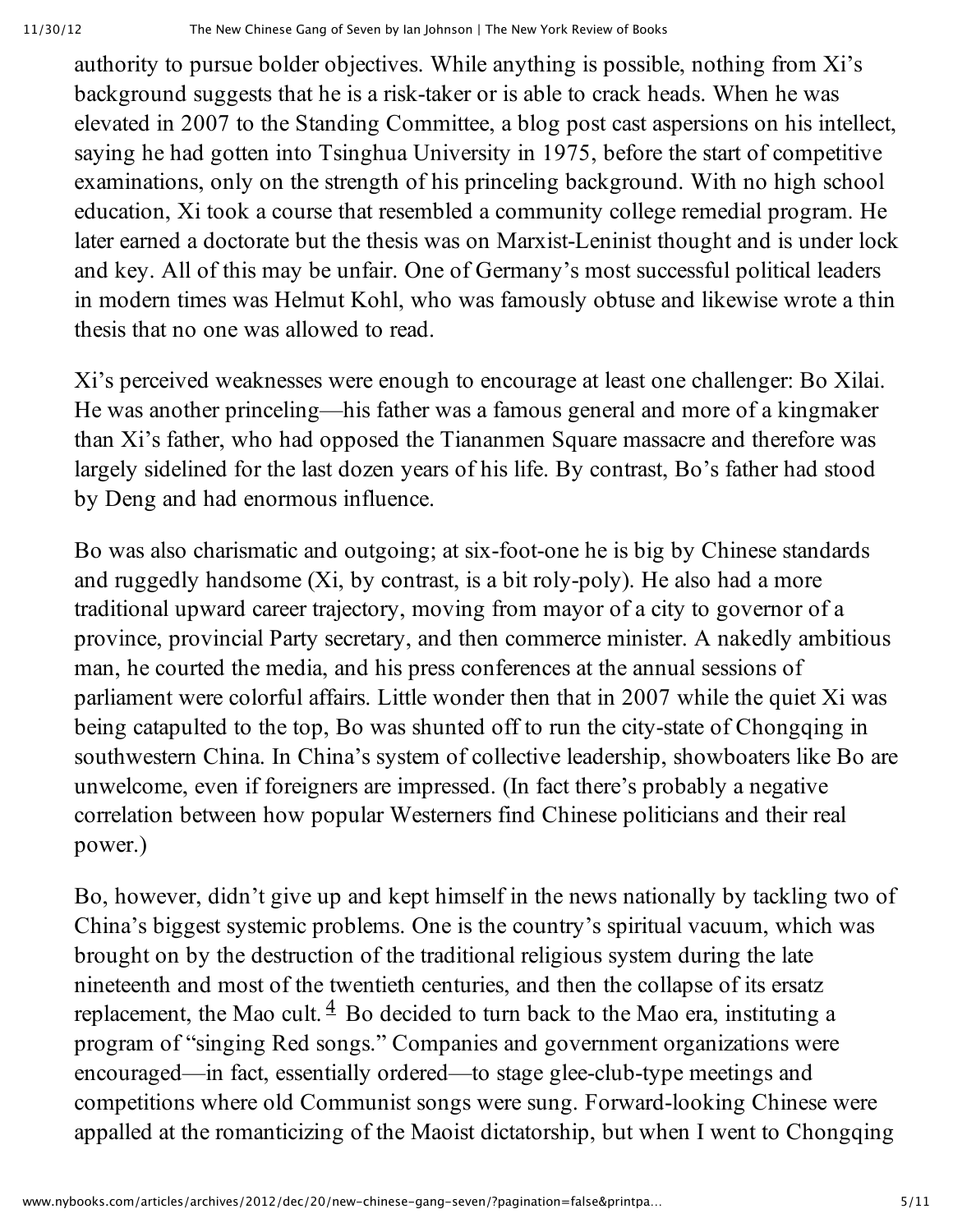earlier this year, some spoke fondly of the exercises as something done collectively—in a country with few opportunities to meet in a public sphere, be it in politics or religion, these competitions forged a sense of community, at least for some.

Bo also beautified Chongqing by planting trees and banning many billboards, and he made police more accessible. Again liberals recoiled, but when a friend of mine traveled to the region during Bo's heyday a couple of years ago, he found that many people supported Bo for having reasserted control over an anarchic city.

Most controversial was his attack on the city's notorious mafia. He brought in a brutal law enforcement official, Wang Lijun, who had served Bo in previous stints, and let him run wild. Wang used gang-style methods torture, blackmail, and kidnapping—against the mafia. He broke the big crime bosses, often in theatrical style, in one case dragging a mafia lawyer back to Chongqing and greeting him on the airport tarmac, backlit by the flashing lights of police cars. "Li Zhuang, we meet again!" he is reported to have said.



AFP/Getty Images

*A woman carrying a portrait of Bo Xilai after a Red Culture gathering where workers sang revolutionary songs, Chongqing, June 2011*

That anecdote is related in Australian reporter John Garnaut's brief but illuminating ebook, *The Rise and Fall of the House of Bo*, which describes Bo's career in about 28,000 words. Garnaut has made a name for himself by reporting on the princeling faction in Chinese politics with articles appearing in the *Sydney Morning Herald*, *The Age*, and *Foreign Policy*. As in any instant book, the writing feels a bit rushed, and because it's still unfolding, the story is not complete. But it's by far the most carefully researched and sober analysis of a scandal that has fascinated the world as few other Chinese political stories have done.

One of Garnaut's chief accomplishments is to put the death of the British businessman Neil Heywood in perspective. Until now, foreign media have been jousting to report the latest tidbits that they've squeezed from Heywood's friends, colleagues, and the British diplomats who handled the case. As Garnaut's book shows, this attention is misplaced.

Heywood had been a low-level British middleman in Beijing who had gotten to know the Bo family and tried to parlay that into a job as a door-opener. For reasons still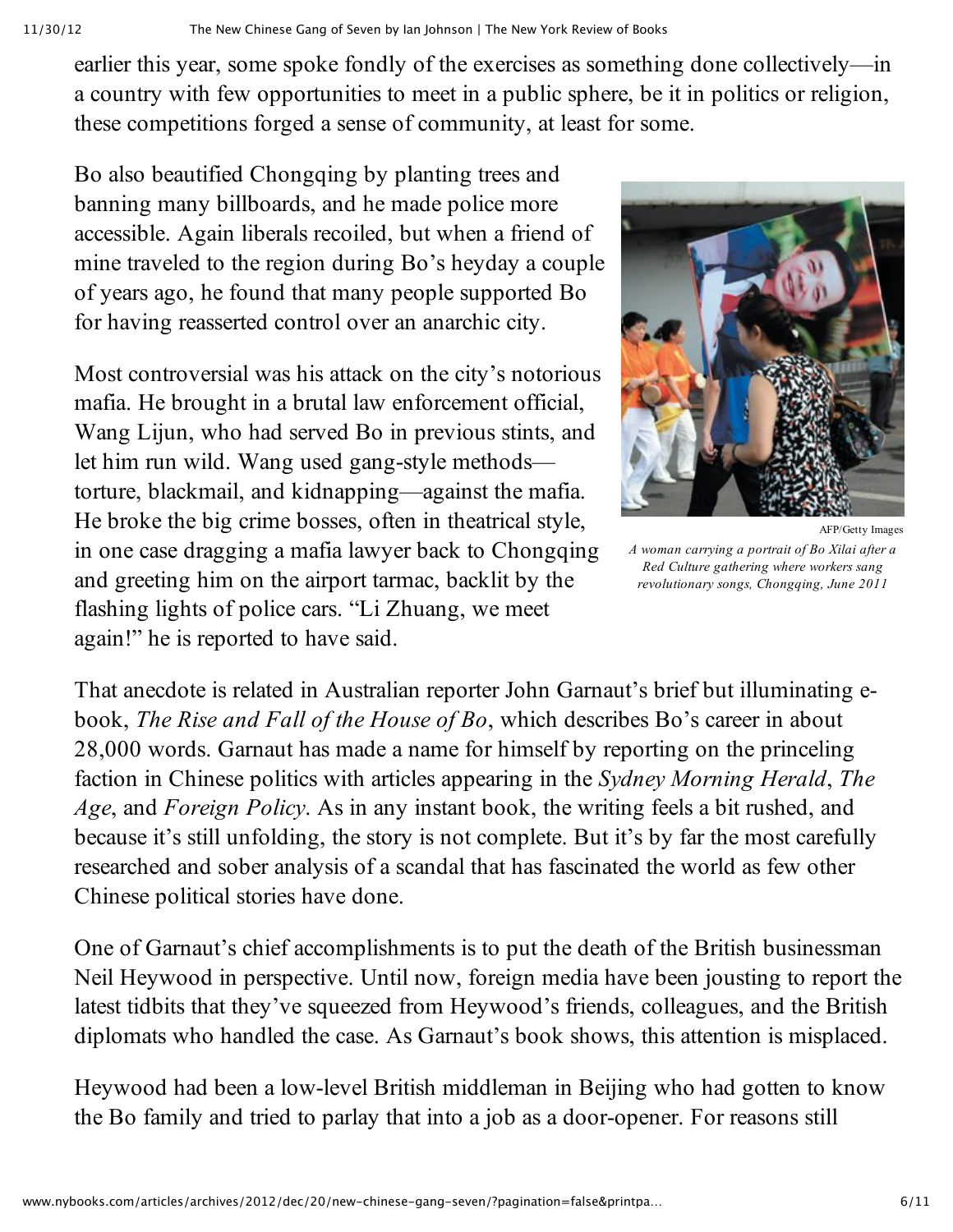unclear, Bo's wife, the lawyer Gu Kailai, asked him to visit Chongqing last November and had him murdered in a grisly fashion—by most accounts getting the teetotaler drunk and then pouring a cyanide mixture down his throat after he'd vomited and asked for water.

No one has explained why she did this, except that she was becoming unhinged and, rightly or wrongly, felt that Heywood was a threat to her son. The two possibly had a dispute over a real estate transaction. Heywood had asked for money and she decided to do him in. This is the gist of the official story issued at her murder trial, which took place in August, and Garnaut is convincing when he says that we may never know more than this.

In any case, the details are largely irrelevant now because Heywood was essentially the cudgel used to kill Bo. While a murder weapon is important it's usually more relevant to look at who acted and why.

At first, no one knew Heywood had been murdered. Wang, Bo's loyal cop, hushed it up but kept a recording of Gu talking about the murder and allegedly a blood sample showing the cyanide. The reason he kept the evidence is that, according to Garnaut's persuasive analysis, Wang knew that anticorruption investigators from Beijing were on his trail and he wanted to have something in case Bo tried to dump him. The investigators were headed by one of Bo's predecessors in Chongqing who had had a close relationship with one of the crime bosses Bo had had tried and executed. The investigator wanted revenge and went after Bo through Wang, digging through his past dealings in a northeastern city where Wang had served. In essence, the flamboyant Bo had made one too many enemies and now they were circling.

When the investigators got close, Wang went to Bo earlier this year seeking help. Bo declined and, in February, Wang took the evidence to the US consulate in nearby Chengdu, knowing that it was the only way to make sure the evidence was not destroyed. If he'd stayed in Chongqing, Wang reasoned, Bo would have had him murdered. So he made sure he attracted national attention, hoping he would be arrested by national state security and taken to Beijing for interrogation—which is exactly what happened.

In this much more logical way of looking at things, Heywood was an unlucky person but not particularly relevant. He was an ideal case for Wang to make public because corruption—which Wang undoubtedly could have proven of Bo—is endemic among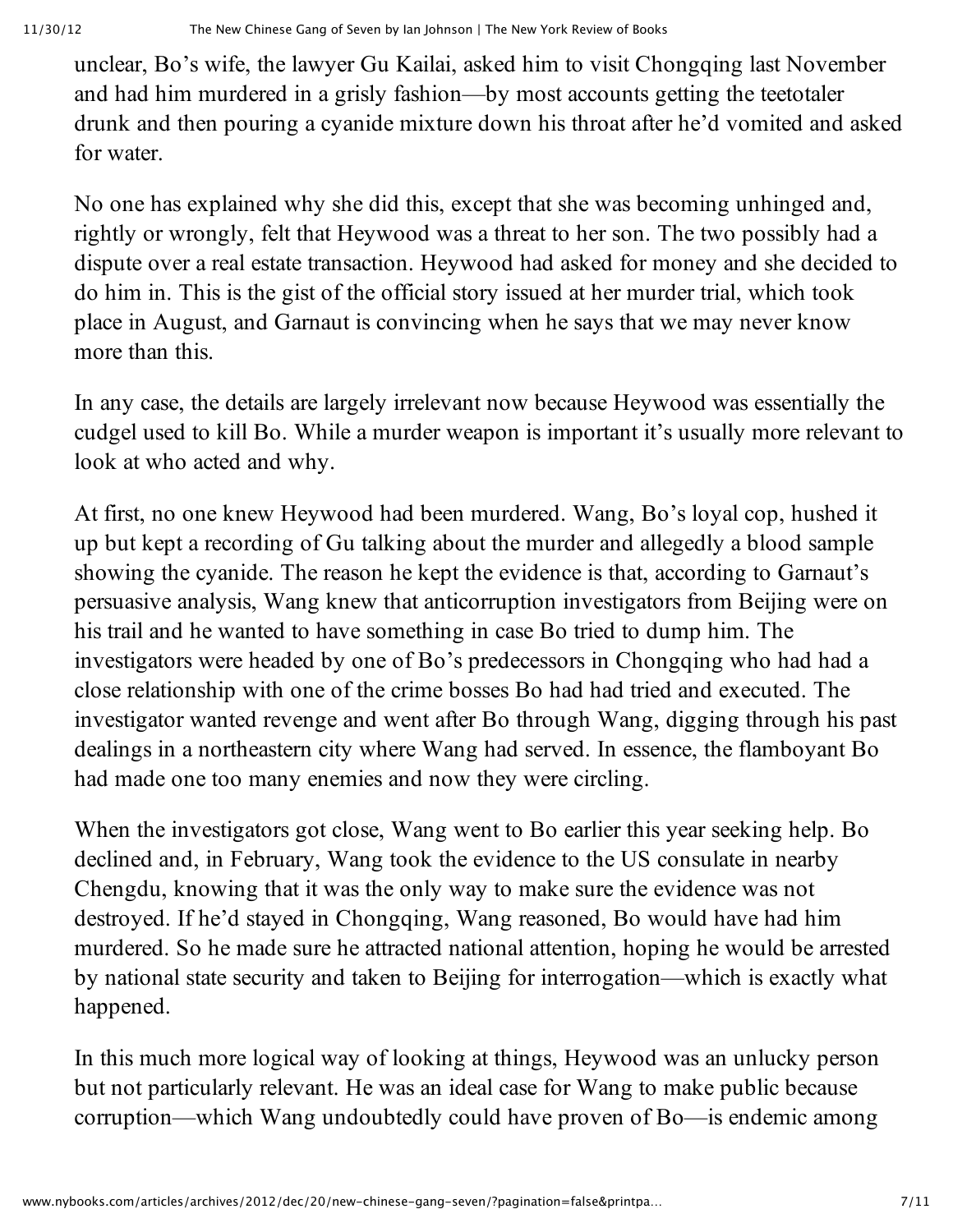senior leaders and might not have ensured Bo's fall. Plus, the fact that Heywood was a foreigner was a bonus, making it an international incident and harder to hush up. And indeed after the story was broken by a Shanghai intellectual, who put the information on his microblog, the Western media jumped on the story, with first Reuters and then *The Wall Street Journal* reporting the shocking news.

The problem with focusing on Heywood—what suits he wore, where he worked, what cars he drove, whether he'd met members of the British intelligence service MI6—is that none of it matters to the real story, which was the efforts to take down Bo. Heywood's death didn't cause the scandal; he was dead and cremated months before Wang decided to use his case to get at his boss. Of course, the corruption investigators couldn't have known that Bo would fall in such a spectacular fashion, but the result was the same: Bo was out of the game. If Heywood hadn't been around, it's reasonable to assume that Wang would have found another way to take down his boss.

One has to ask oneself if any of this matters. Bo was a Politburo member but a long shot for the Standing Committee, the seven-member body that runs China. No one who behaved like Bo—courting the media, boasting of his accomplishments, initiating national projects like the Red songs and violent anticorruption campaign—can be seen as a serious contender for the very top. Instead, Bo's were clearly last-ditch efforts to reverse his downward trajectory.

But the case does matter on several levels. For one, although China's top leaders are probably not as dysfunctional, craven, and vile as the Bo family, the story of Bo opens a window into how politics are played out at China's elite levels. As investigations by Bloomberg into Xi's family and by *The New York Times* into outgoing premier Wen Jiabao's family have shown, checks and balances are almost null for the families of senior leaders, allowing at least the family members to acquire vast fortunes. <sup>[5](http://www.nybooks.com/articles/archives/2012/dec/20/new-chinese-gang-seven/?pagination=false&printpage=true#fn-5)</sup> Murder doesn't seem far-fetched in a system where leaders, especially in a remote province like Chongqing, control all the levers of power and can easily cover up crimes.

More directly, Bo's implosion may have set the way for a more conservative group of leaders than previously expected. At this point it's hard to know the dynamics of the past six months but it's clear that Hu's faction has been weakened by the pyrotechnics, possibly because one of his closest associates became enmeshed in efforts to deal with Wang after police had escorted him back to Beijing.

What is clear is that by the summer, Hu was fighting off his longtime nemesis and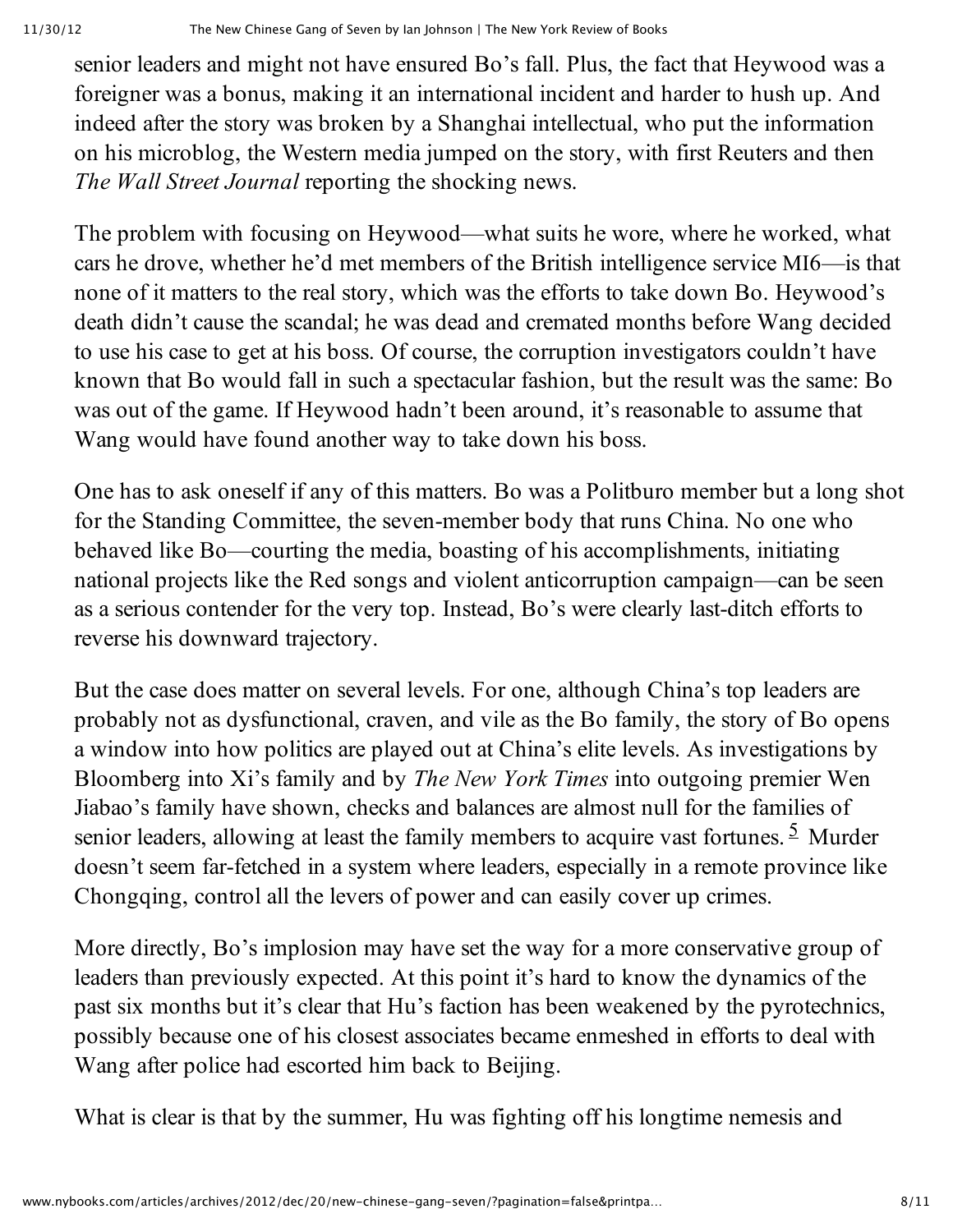predecessor, Jiang, now eighty-six, who had been ill but suddenly had recovered. By the early autumn, it appeared that a consensus had formed to cut the Standing Committee to seven members from nine, a move that forced off two of Hu's favorites. That decision held, and a seven-man Standing Committee was announced on November 15, exactly one year after Neil Heywood was reported dead in Chongqing.

The new leaders have many things in common. All are tried-and-true, low-key Party veterans who had pushed for fast economic growth, but exclusively inside the parameters of a dominant state with strong political control. None is particularly known for innovative ideas or thinking; for better or worse, there's no Bo Xilai among them. That is arguably a result of the Bo scandal; the lesson is to pick even safer people for the top.

Another is age. Xi is fifty-nine and Li is fifty-seven but the rest are near retirees. Wang Qishan, an economics expert and the new head of anticorruption efforts, is sixty-four. Zhang Dejiang, a Jiang man and widely viewed as particularly concerned with control of the bureaucracy, is sixty-six. Shanghai boss Yu Zhengsheng, a princeling whose ancestors served the Qing court, the Republican government, and Mao, is sixty-seven. Propaganda chief Liu Yunshan (the only clear Hu protégé) is sixty-five. Finally, another Jiang man, Tianjin Party chief Zhang Gaoli, is sixty-five.

Left off of the Standing Committee was Wang Yang, the fifty-seven-year-old bluntspoken Party secretary of Guangdong. Although his reformist credentials may be overplayed, he was one of the best hopes that reformers had.

One effect of leaving off younger leaders may be to damage longer-term stability. Part of the effort to institutionalize politics in post-strongman China is that leaders are, in theory, not supposed to take a post if they're older than sixty-five. If this is true, then already at the nineteenth Party Congress, five of the seven members will retire, with only Xi and Li certain to remain. That could make it harder to build continuity and choose a successor, who is supposed to be anointed in five years.

As for what the new government will do, Li could be sympathetic to reforming state enterprises. Earlier this year, he signed off on a World Bank report that called for curbing their powers and freeing up private enterprise. This will be difficult given that many of the country's largest state enterprises are powerful monopolies with tight ties to the Politburo and the security apparatus—the outgoing security czar, Zhou Yongkang, for example, had played an important part in the oil industry and in suppressing Uighur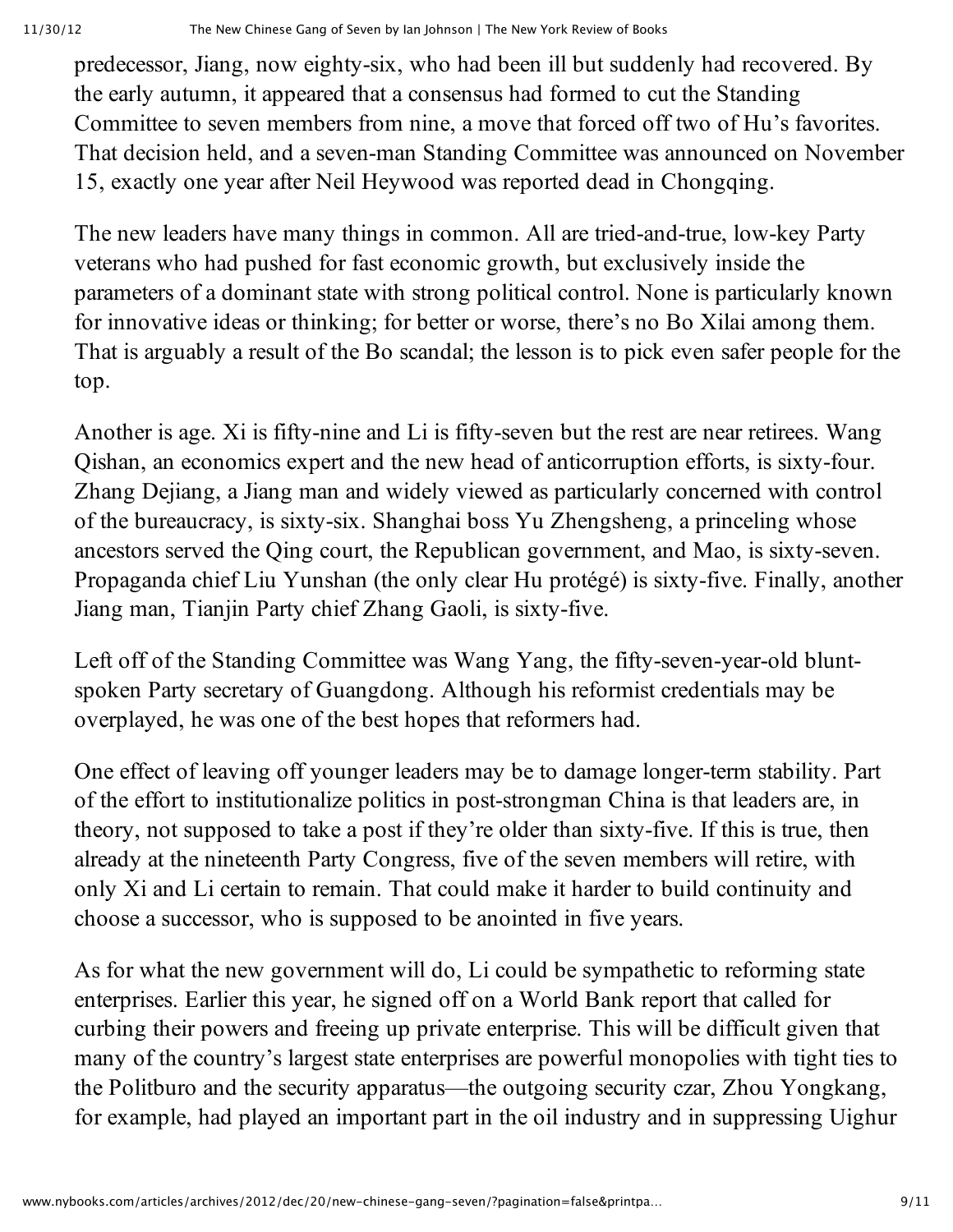activists in western Xinjiang province. But Li is one of the country's best-educated leaders in recent history and as a graduate student he even translated into Chinese *The Due Process of Law* by Lord Denning, one of the twentieth century's most famous judges. When Li visited England a few years ago, he gave a speech at the Old Bailey courthouses, where Lord Denning had served.

Xi could also use his new corruption fighter, Wang Qishan, to launch a Party "rectification" campaign. Pitched as a big anticorruption drive, it would be popular and echo some of Bo's efforts. It would also allow Xi to assert control over the Party. Xi hinted as much at his address to the nation on November 15, saying that some members of the Party were corrupt and misused power.

But this would have a ritualized feel to it as well. For decades, the Party has been fighting corruption through spectacles, sacrifices, and ceremonies: making arrests, exposing a Politburo member or two, and then announcing that all is well. The problem is that unlike the ceremony anointing Xi as the new leader, these policy-driven rituals truly are empty.

Another challenge facing the Party was the men on stage with Hu when he played his last role. Just as Hu had Jiang looking over his shoulder for his decade in office, Xi will have Hu, who at sixty-nine is seven years younger than Jiang when he stepped down. By some counts, Xi will have twenty current and former Standing Committee members to assuage, coddle, and battle. This combination may make it hard for Xi to do much of anything other than keep the flame burning.

1. 1

This and other details on the religious-political aspects of the hall are taken from Changtai Hung, *Mao's New World: Political Culture in the Early People's Republic* (Cornell University Press, 2011), which I reviewed in " The High Price of the New [Beijing](http://www.nybooks.com/articles/archives/2011/jun/23/high-price-new-beijing/)," *The New York Review*, June 23, 2011.  $\rightarrow$ 

# 2. 2

See Andrew J. Nathan and Bruce Gilley, *China's New Rulers: The Secret Files* (New York Review Books, second, revised edition, 2003).  $\rightarrow$ 

# 3. 3

See my " [China's](http://www.nybooks.com/articles/archives/2012/sep/27/chinas-lost-decade/) Lost Decade," The New York Review, September 27, 2012.  $\leftrightarrow$